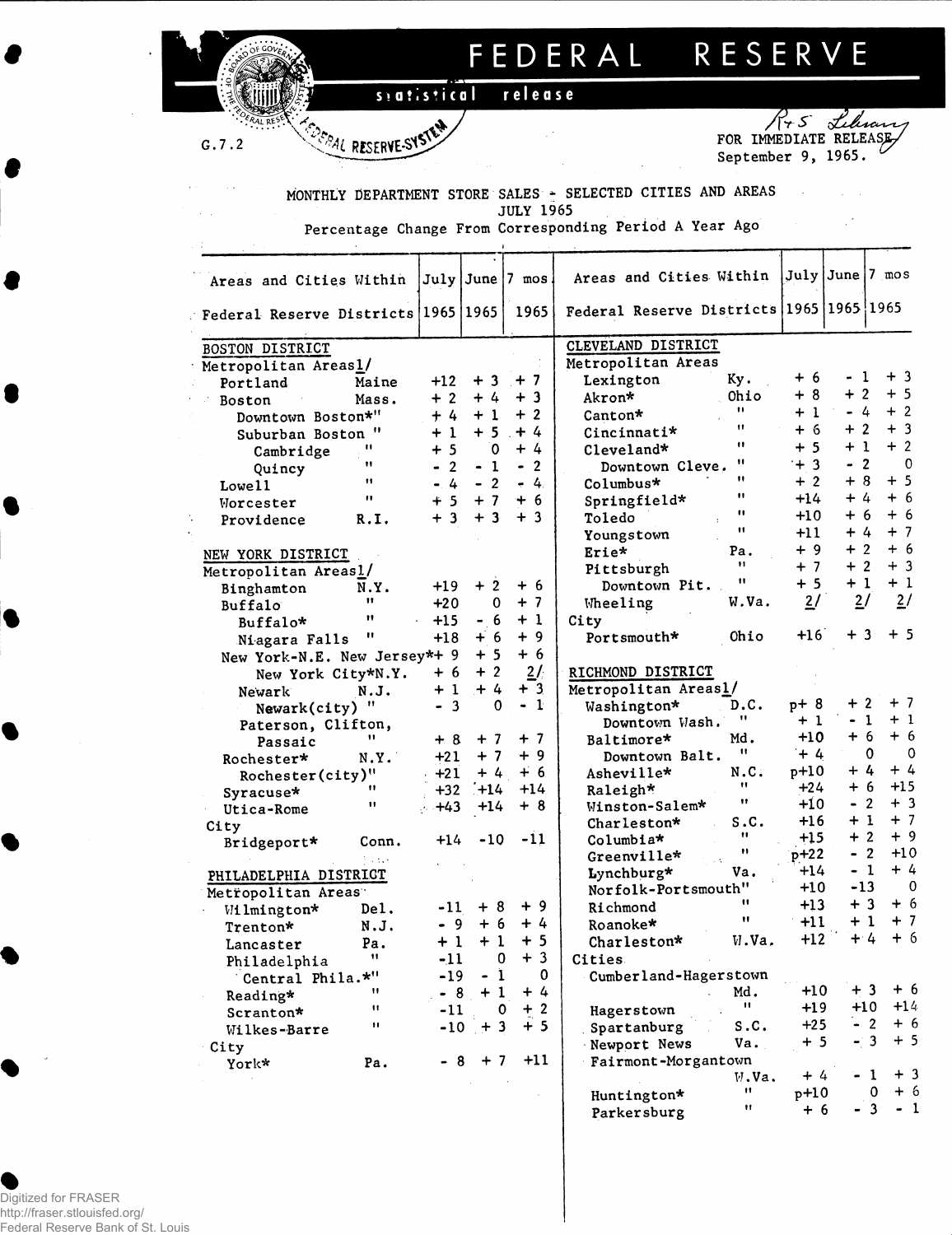|  | Percentage Change From Corresponding Period A Year Ago |  |  |
|--|--------------------------------------------------------|--|--|
|  |                                                        |  |  |

 $\mathcal{L}$ 

 $\mathcal{L}$ 

| Areas and Cities Within                                                                         |                   |                       |                                               | July June 7~mos     | Areas and Cities Within      |                       |        |                 | July   June   7 mos.                  |  |  |
|-------------------------------------------------------------------------------------------------|-------------------|-----------------------|-----------------------------------------------|---------------------|------------------------------|-----------------------|--------|-----------------|---------------------------------------|--|--|
| Federal Reserve Districts   1965   1965   1965   Federal Reserve Districts   1965   1965   1965 |                   |                       |                                               |                     |                              |                       |        |                 |                                       |  |  |
| ATLANTA DISTRICT                                                                                |                   |                       |                                               |                     | CHICAGO DISTRICT (Cont.)     |                       |        |                 |                                       |  |  |
| Metropolitan Areas1/                                                                            |                   |                       |                                               |                     | Metropolitan Areas1/         |                       |        |                 |                                       |  |  |
| Birmingham*                                                                                     | Ala.              | $+9$                  | 5                                             | $\mathbf{0}$        | Green Bay                    | Wis.                  |        | $+9 + 3$        | ั+ 6                                  |  |  |
| Mobile                                                                                          | $\mathbf{H}$      | $+11$                 | 6                                             | $+11$               | Milwaukee                    | 11                    | $+4$   | $+ 2$           | $+.3$                                 |  |  |
| Montgomery                                                                                      | $\blacksquare$    | $+7$                  |                                               | 8 <sub>1</sub>      | $+3$ Cities                  |                       |        |                 | $\mathbb{Z}_{2n}$ . $\mathbb{Z}_{2n}$ |  |  |
| Daytona Beach                                                                                   | Fla.              | $+6$                  | -1<br>$\ddot{\phantom{1}}$                    | $+2$                | Danville                     | 111.                  | $+5$   | $+2$            | $+1$                                  |  |  |
| Jacksonville*                                                                                   | Ħ                 | $+12$                 | 8<br>$\blacksquare$                           | $+3$                | Peoria*                      | 11                    | $+9$   | $-2$            | $+2$                                  |  |  |
| Miami*                                                                                          | 11                | $+5$                  | $+$<br>$\overline{3}$                         | $+3$                | Gary                         | Ind.                  | $+6$   | 0               | $+3$                                  |  |  |
| Downtown Miami                                                                                  | $\mathbf{H}$      | $+3$                  | $\ddot{}$<br>$\overline{3}$                   | $+2$                | Battle Creek                 | Mich.                 | $+10$  | $+2$            | $+2$                                  |  |  |
| Orlando                                                                                         | $\mathbf{H}$      | $+4,$                 | $\bullet$<br>- 8                              | $-1$                | Port Huron                   | n                     | $+7$   | $+2$            | $+3$                                  |  |  |
| St. Ptrsb.-Tampa* "                                                                             |                   | $+8$                  | $\ddot{\phantom{0}}$                          | $+2$<br>4           | Sheboygan                    | Wis.                  | $+5$   | $+6$            | $+10$                                 |  |  |
| Atlanta* .                                                                                      | ·Ga.              | $+17$                 | $-1$ .                                        | $+9$                |                              |                       |        |                 |                                       |  |  |
| Central Atlanta "                                                                               |                   | $+6$                  | $-8.$                                         | 0                   | ST. LOUIS DISTRICT           |                       |        |                 |                                       |  |  |
| Augusta                                                                                         | 11                | $+19$                 | $\overline{3}$<br>$\blacksquare$              | $+7$                | Metropolitan Areas           |                       |        |                 |                                       |  |  |
| Macon*                                                                                          | $\mathbf{H}$      | $+5$                  | $-17$ .                                       | $-4$                | Fort Smith                   | Ark.                  | + 6    | -11             | - 6                                   |  |  |
| Savannah -                                                                                      | $\mathbf{H}$      | $+16$                 | $-4.$                                         | $+6$                | Little Rock*                 | Ħ                     | $p+4$  | $+12$           | $+5$                                  |  |  |
| Baton Rouge*                                                                                    | ·La.              | $+10$                 | $+9$                                          | $+8$                | Louisville*                  | Ky.                   | + 9    | 0               | $+6$                                  |  |  |
| New Orleans                                                                                     | 11                | $+12$                 | $+7$                                          | $+9$                | Louisville(city)"            |                       | + 6    | $-3$            | $+4$                                  |  |  |
| Jackson*                                                                                        | Miss.             | $+11$                 | $-4$                                          | $+1$                | Springfield                  | Mo.                   | $+6$   | $+3$            | $+3$                                  |  |  |
| Chattanooga*                                                                                    | Tenn.             | $+15$                 | $+3$                                          | $+9$                | St. Louis*                   | 11                    | $+2$   | $-2$            | 0                                     |  |  |
| Knoxville*                                                                                      | 11                | $+14$                 | $\overline{z}$                                | $+5$<br>$2^{\circ}$ | St. Louis(city)"             |                       | $+1$   | $-5$            | $-2$                                  |  |  |
| Bristol-Kingsport-                                                                              |                   |                       |                                               |                     | Memphis                      | Tenn.                 | $+4$   | $-6$            | $-2$                                  |  |  |
| Johnson City                                                                                    | Tenn.-Va. $2/$    |                       | $\frac{2}{\sqrt{2}}$                          | $\frac{2}{\pi}$     |                              |                       |        |                 |                                       |  |  |
| <b>Bristol</b>                                                                                  | v B.              | +19                   |                                               | 2                   | $+ 6$ Cities                 |                       |        |                 |                                       |  |  |
| City.                                                                                           |                   |                       |                                               |                     | Quincy                       | 111.                  | $p-15$ | $+2$            | $-4$                                  |  |  |
| Rome                                                                                            | Ga.               | $+24$                 | - 7                                           | $+$ 8               | Paducah                      | Ky.                   | $p+10$ | $-3$            | $+3$                                  |  |  |
| CHICAGO DISTRICT                                                                                |                   |                       |                                               |                     | MINNEAPOLIS DISTRICT         |                       |        |                 |                                       |  |  |
| Metropolitan Areas1/                                                                            |                   |                       |                                               |                     | Metropolitan Areas           |                       |        |                 |                                       |  |  |
| Chicago*                                                                                        | 111.              | $+8$                  | $+6$                                          | $+5$                | Mpls.-St. Paul* Minn.        | 11                    | +7     | $+6$            | $+5$                                  |  |  |
| State Street                                                                                    | 11                | $+$                   | $+3$<br>$\frac{1}{4}$                         | $+2$                | Minneapolis*                 | 11                    | $+9$   | $+6$            | $+5$<br>$+5$                          |  |  |
| Joliet*                                                                                         | 11                | $\overline{c}$<br>$+$ | $-6$                                          | $-3$                | St. Paul*                    |                       | $+4$   | + 6             |                                       |  |  |
| Decatur*                                                                                        | Ħ<br>$\mathbf{H}$ | $+10$                 |                                               | $+3$<br>$\mathbf 0$ |                              |                       |        |                 |                                       |  |  |
| Springfield                                                                                     |                   |                       | $\begin{array}{c} +2 \\ +6 \end{array}$<br>3, | 0                   | Cities                       |                       |        | $+4$            | $+2$                                  |  |  |
| Fort Wayne*                                                                                     | Ind.<br>$\cdots$  |                       | 6 <sup>1</sup>                                | $+6$                | Duluth-Superior*Minn-Wis.+ 5 |                       |        | $+9 + 6$        | $-1$                                  |  |  |
| Indianapolis*                                                                                   | $\mathbf{H}$      | $+ 6$ .               | $+1$                                          | $+ 2$               | Mankato Minn.                | 11                    | $+12$  | $+7$            | $+3$                                  |  |  |
| Muncie                                                                                          | Ħ                 | $+12$                 | $+9$                                          | $+.7$               | Rochester                    | $\pmb{\mathfrak{g}}$  | $+2$   | $+ 6$           | $-2$                                  |  |  |
| South Bend*                                                                                     |                   | $\ddot{}$             | 8                                             | 2l<br>$\frac{2}{ }$ | Willmar                      | $\mathbf{H}$          | $+12$  | 2/              | $+7$                                  |  |  |
| Cedar Rapids                                                                                    | Iowa<br>11        | $+8$                  | $+6$                                          | $+5$                | Winona                       |                       | $+2$   | $+2$            | + 4                                   |  |  |
| Des Moines*                                                                                     | Ħ                 | $+5$                  | $+10$                                         | $+6$<br>$+8$        | Billings.                    | Mont.<br>$\mathbf{H}$ | $+2$   | $\frac{2}{\pi}$ | $\mathbf{1}$                          |  |  |
| Dubuque                                                                                         | u                 | $+19$                 | $+10$                                         |                     | Great Falls                  | $\sim$ $\sim$         | $+1$   | - 6             | $\frac{1}{4}$                         |  |  |
| Sioux City                                                                                      | Ħ                 | $+1$                  | $-4$                                          | $-2$<br>$+8$        | Fargo                        | N.D.<br>11            | $-11$  | $+7$            | $\overline{7}$                        |  |  |
| Waterloo                                                                                        |                   | $+13$                 | $+12$                                         | $+15$               | Grand Forks                  | Ħ                     | $+1$   | - 2             | $+8$                                  |  |  |
| Detroit                                                                                         | Mich.<br>11       | $+17$                 | $+14$<br>$+11$                                | $+15$               | Minot                        | S.D.                  | $+14$  | $+11$           | $+2$                                  |  |  |
| Flint*                                                                                          | 11                | $+14$                 | $+5$                                          | $+1$                | Aberdeen                     | n                     | $-9$   |                 | $-5$<br>$\mathbf 0$                   |  |  |
| Grand Rapids*                                                                                   | H.                | $+1$                  | $-5$                                          | $-4$                | Rapid City<br>Sioux Falls    | 'n.                   | $-13$  | $-5$            | $-7$                                  |  |  |
| Jackson*                                                                                        | Ħ                 | + 4<br>$+10$          | $+7$                                          | $+9$                |                              | Wis.                  | $+13$  | $+8$            | $+3$                                  |  |  |
| Kalamazoo                                                                                       | u                 | $+11$                 | $+8$                                          | $+8$                | LaCrosse                     |                       |        |                 |                                       |  |  |
| Lansing*<br>Muskegon                                                                            | n                 | $+2$                  | $+2$                                          | $\blacksquare$      | 2                            |                       |        |                 |                                       |  |  |

 $\sim 10^{-1}$ 

## ● Digitized for FRASER<br>http://fraser.stlouisfed.org/<br>Federal Reserve Bank of St. Louis

 $\hat{\mathcal{A}}$ 

 $\label{eq:2.1} \mathbb{E}_{\mathbf{z}}\left[\mathbb{E}_{\mathbf{z}}\left[\mathbb{E}_{\mathbf{z}}\right]\right]=\mathbb{E}_{\mathbf{z}}\left[\mathbb{E}_{\mathbf{z}}\left[\mathbb{E}_{\mathbf{z}}\right]\right]=\mathbb{E}_{\mathbf{z}}\left[\mathbb{E}_{\mathbf{z}}\right]$